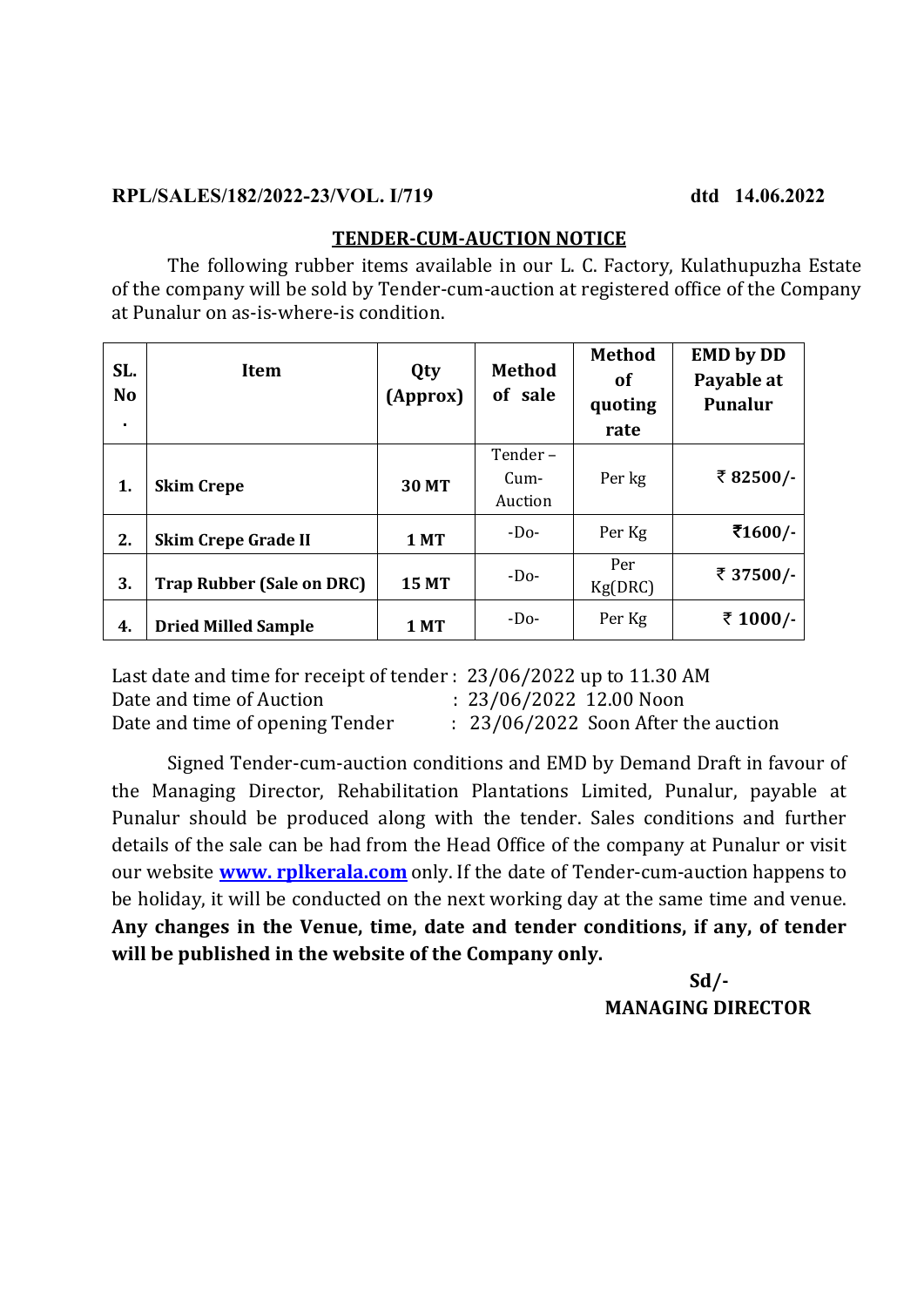

E-mail: mdrplpunalur@gmail.com www.rplkerala.com An ISO 9001:2015 & 14001:2015 Company Tel: Office:0475-2222971,2222972, 2222973, M.D. 2222210 Fax: 0475-2223866

### **SALE CONDITIONS OF RUBBER ITEMS BY TENDER-CUM-AUCTION VIDE NOTIFICATION NO. RPL/SALES/182/2022-23/VOL.I/719 dtd. 14/06/2022**

1. The following quantities of rubber items available at L.C. Factory of the company are notified for sale by tender-cum-auction at the Registered Office of the Company at Punalur on as is where is condition. Changes in the Venue, time, date and tender conditions, if any, for conducting the tender will be published in the website of the Company www.rplkerala.com only. Quantities mentioned are approximate. However the sale will be for the actual quantity only. Earnest money deposit as well as the days allowed on confirmation of offer for remitting payment in normal courses are mentioned against each item.

| SI.<br>No. | <b>Rubber items</b>                 | Qty<br>(approx) | <b>EMD</b> | No of days for<br><b>Remittance on</b><br>confirmation of the<br>offer |
|------------|-------------------------------------|-----------------|------------|------------------------------------------------------------------------|
|            | <b>Skim Crepe</b>                   | <b>30 MT</b>    | ₹ 82500/-  |                                                                        |
|            | <b>Skim Crepe Grade II</b>          | 1 MT            | ₹1600/-    | 10 Working                                                             |
| 3.         | <b>Trap Rubber (Sale on</b><br>DRC) | 15 MT           | ₹ 37500/-  | <b>Days</b>                                                            |
| 4.         | <b>Dried Milled Sample</b>          | <b>MT</b>       | ₹ 1000/-   |                                                                        |

2. Intending participants in the tender-cum-auction should **submit offers along with signed tender-cum-auction conditions and EMD as stipulated** in the above schedule and the same should reach the Managing Director, Rehabilitation Plantations Ltd., Punalur **on or before 11.30 am on 23/06/2022. Auction will be held at 12 noon on 23/06/2022** by the Managing Director or the officer authorized by him. Thereafter the tenders will be opened in the presence of **tenderers/authorized representatives** of the tenderers present at that time. Entry to the auction hall will be strictly in accordance with the COVID 19 Protocol.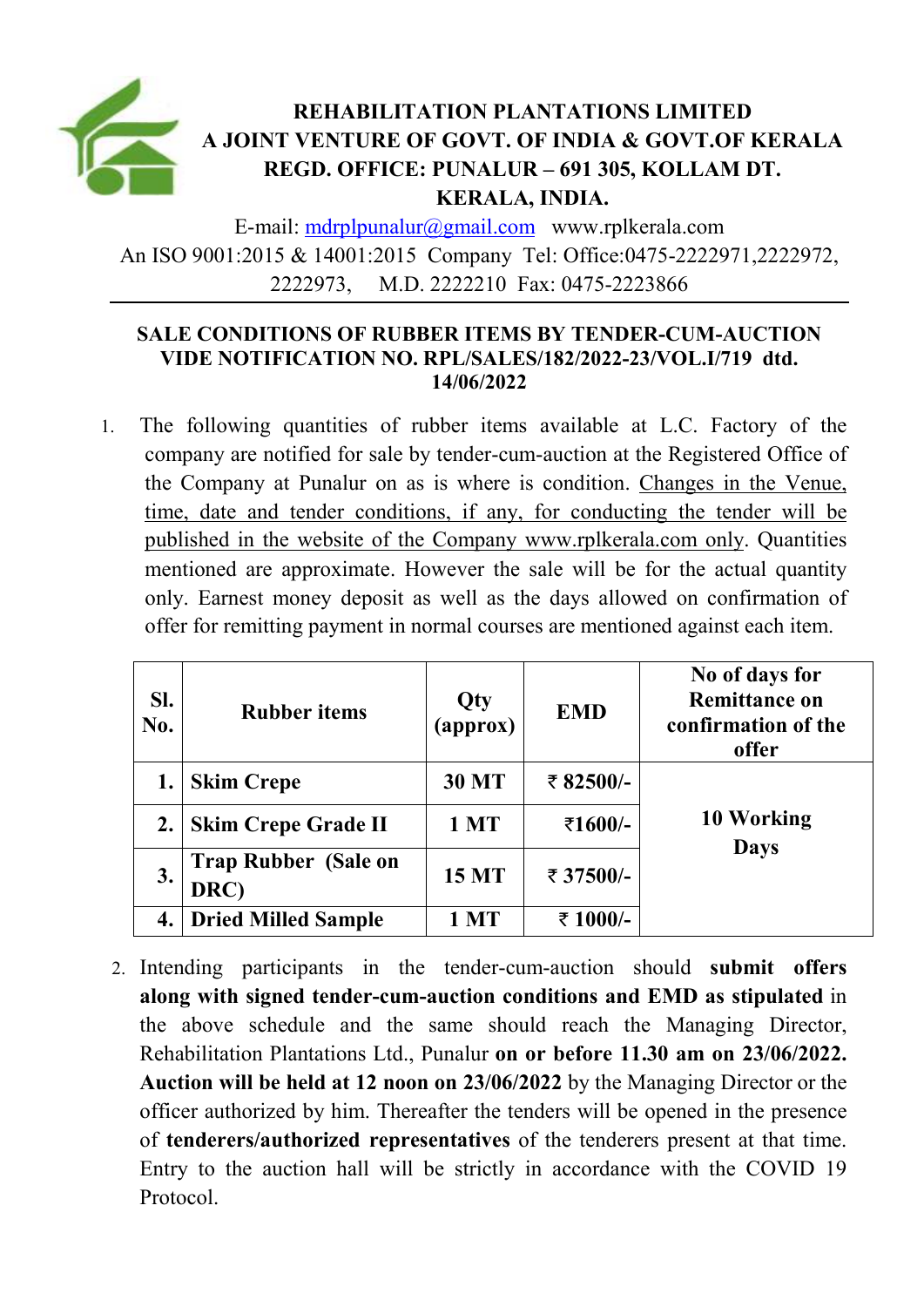- 3. Only those who have valid Rubber Dealer's/ Manufacturer's License from Rubber Board, will be allowed to take part in the tendercum-auction.
- 4. (a) The intending bidders/ tenderers are requested to inspect the goods in our Factory Complex, Kulathupuzha and satisfy the quality of goods offered for sale by themselves before the tender-cum-auction. Any complaint on quality of goods after tender-cum-auction shall not be entertained on any account.
	- (b) Price quoted/bid should be strictly as per the schedule given above. If not, the offers will not be considered.
- 5. In normal course, the highest rate offered by the tenderer/bidder who participated in the tender-cum-auction will be accepted and the sale confirmed in his name. However the Managing Director of the Company has absolute discretion in accepting or rejecting on valid grounds and his decision will be final.
- 6. Offers (Post Offer) received after the tender-cum-auction will not be entertained.
- 7. The contract will be concluded on issue of letter by the company accepting the offer by the tenderer/bidder whose offer has been accepted.
- 8. 5% of the value of the material awarded to the purchaser shall be deposited as Security Deposit for the due performance of the contract within 7 days from the date of intimation accepting the offer. The EMD in respect of the successful tenderer/bidder will be retained and adjusted as part of the Security deposit for due performance of the contract. The security deposit will be released after lifting of the material and on receipt of non-liability certificate from the Factory Manager.
- 9. The successful tenderer/bidder in whose name the sale will be confirmed have to remit the full value as well as taxes applicable if any, within the time-limit stipulated in the schedule. An extension of maximum period of 30 days with 18% Penal Interest with applicable GST will be granted to the purchaser with the permission of the Managing Director based on the request of the purchaser.
- 10. Grace period of 7 days will be allowed from the date of release order for lifting goods without ground rent. After 7 days a penalty for delay in lifting  $\omega$ Rs.100/-(Rupees One Hundred Only) per MT per day plus GST applicable will be charged till the date of lifting the goods up to maximum of 10 days. After 10 days the penalty for lifting the material will be increased  $(a)$  10% of ground rent per week in addition to Rs. 100/- and GST as applicable .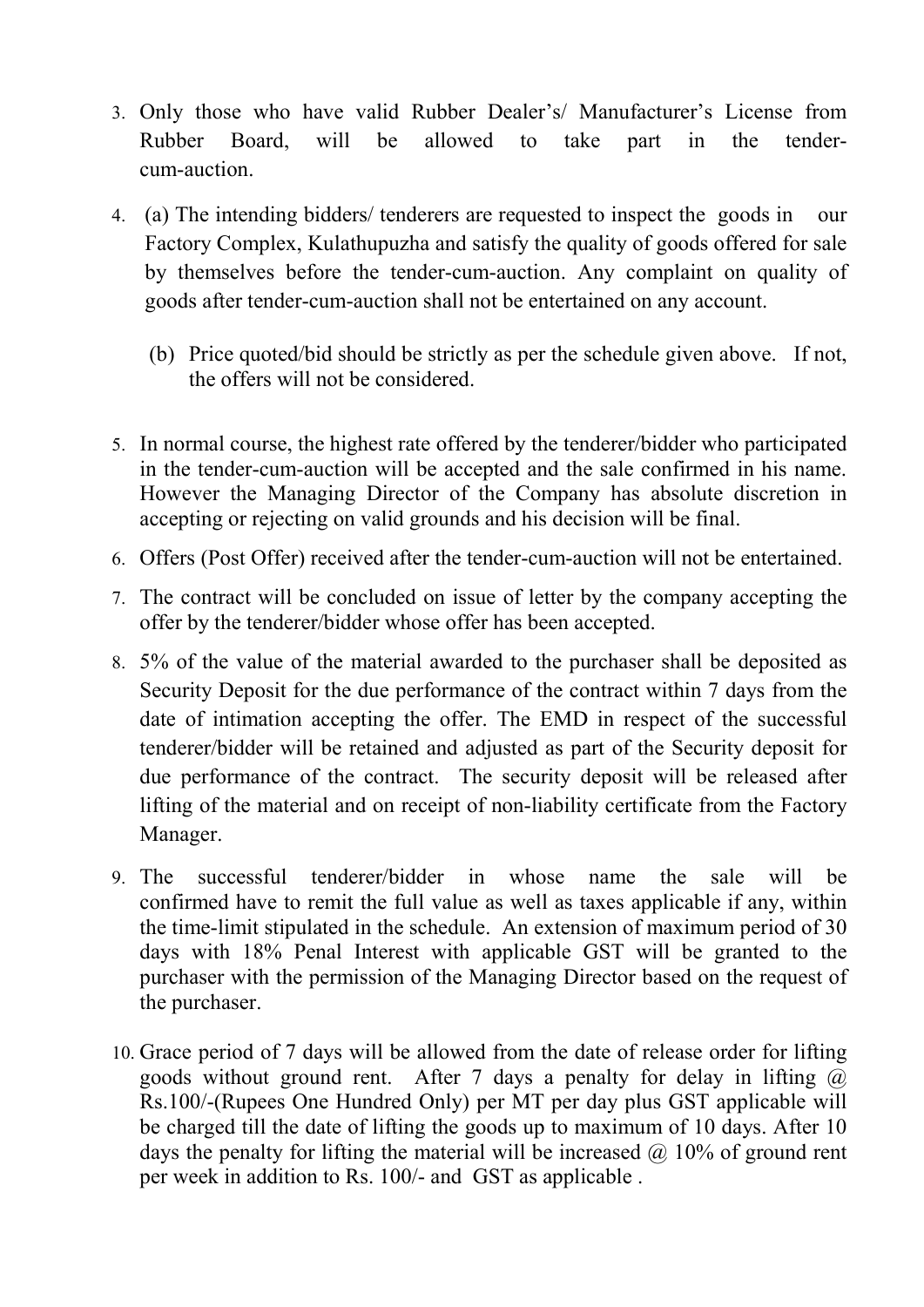- 11. In case the successful tenderer/bidder fails to remit security deposit / value of material within the stipulated period or during the extended period, as per clause (8) and (9) above, his Earnest Money Deposit/Security Deposit will be forfeited. Thereafter the goods will be sold at his risk and cost without any formal notice and the cost/loss, if any, incurred by the company including advertisement expenses will be recovered from him as calculated by the seller company and the recovery will be through legal means/Revenue recovery proceedings/adjusted from any other payment due to the purchaser from the Seller Company. Such tenderer/bidder will not have any claim whatsoever to the material not lifted by him or left behind by him either in full or in part and to the EMD /SD remitted by him and any value towards the material and the excess amount if any received on re-sale. Company will black-list those defaulted parties and black listed contractors will not be allowed to participate in the tender/auction/quotations floated by the company.
- 12. Transportation shall be the responsibility of the purchaser. However, loading of goods under sale into the purchaser's vehicle will be done by the seller. The seller will not entertain any complaint regarding quality of the material after the tender-cum-auction date. The purchaser or his agent should also check the weight of the materials at the time of delivery and acknowledge the quantity received and no further complaints regarding low in weight will be entertained after delivery.
- 13. The EMD of the highest tenderer will be retained and those of others will be refunded on request after the tender.
- 14. GST or any other statutory levies to all sales under the contract shall be borne and paid by the purchaser. The purchaser shall indemnify and keep the seller indemnified against any claim for GST or any other statutory levies on account of sales hereunder.
- 15. For those goods, which are sold on DRC (Dry Rubber Content) basis, advance payments are to be made on the following basis.

| (a) Trap Rubber : $80\%$       |  |
|--------------------------------|--|
| (b) Skim Lump $\therefore$ 80% |  |

16. To determine the DRC of the above items, three representative samples at the time of delivery will be taken in the presence of the purchaser's representative and the seller's representative as nominated by the Manager of the Seller's factory. The first sample will be analyzed in the laboratory of the Company at Kulathupuzha and the DRC so obtained will be used for billing purpose. The second sample will be retained by the purchaser. Third sample will be retained by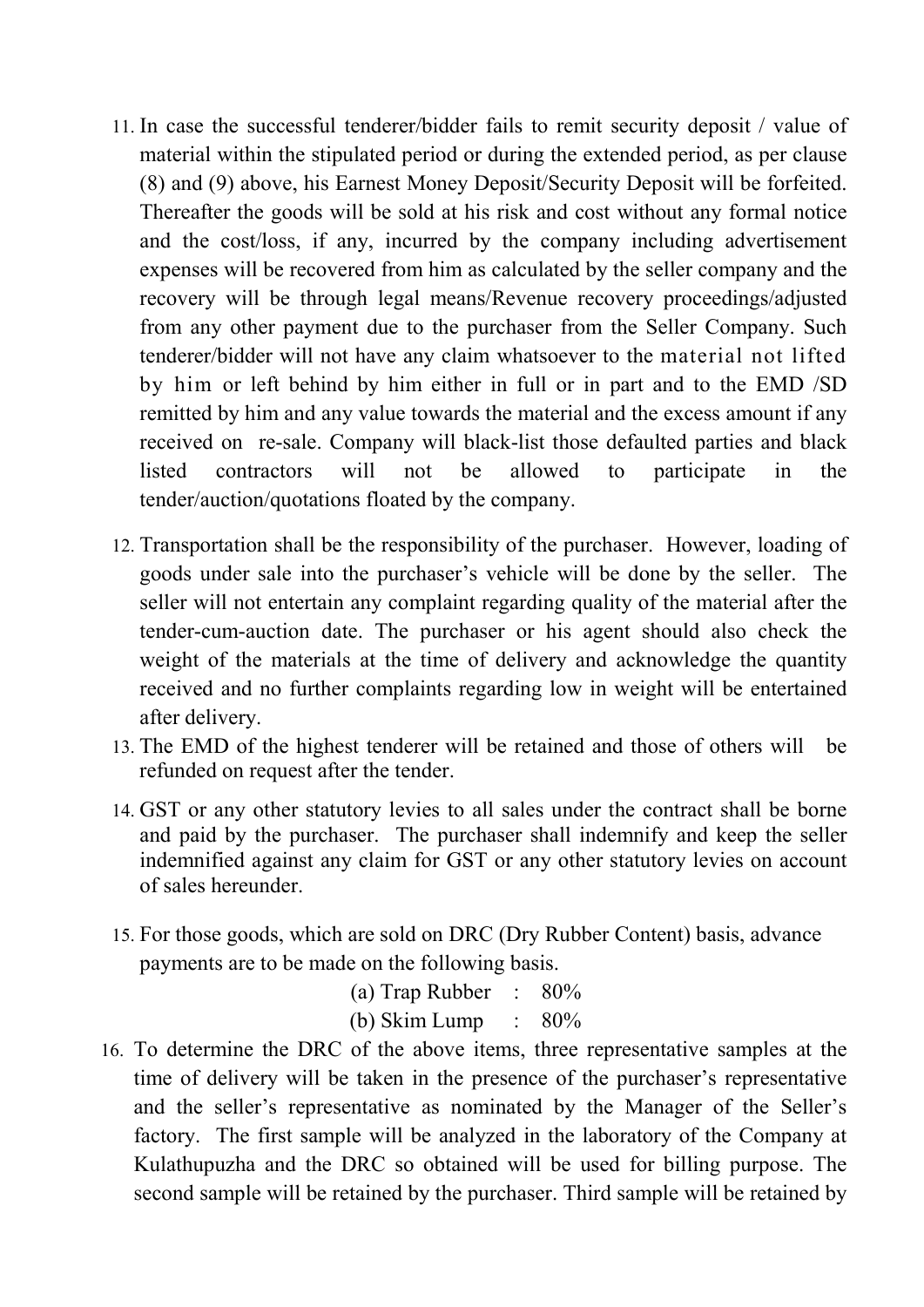the company and if there is any dispute in DRC, the third sample will be analyzed in the presence of the purchaser's representative and the Rubber Technologist or an officer of the company authorized in this regard by the Factory Manager of the Company. The DRC so obtained will be binding on both parties only if the variation in DRC is more than  $\pm 2$ . If the re-analyzed DRC varies by less than or equal to 2 percent, then the original DRC will be made applicable for billing purpose. Requests for reanalysis will be entertained only if intimation is received within 7 days of the date of invoice. No requests for change in date of reanalysis fixed by the Factory Manager will be entertained and the DRC of the first sample will be made applicable in the absence of the purchaser's representative on the date fixed by the Factory Manager.

- 17. In case the notified tender-cum-auction date happens to be a holiday, then the tender-cum-auction will be conducted on the next working day at the appointed time and venue. No separate notification will be issued to this effect. Changes in venue of tender and terms and conditions if any for the items will be posted on Company's website as Corregendum.
- 18. All suits or other disputes that may arise in connection with matters relating to the above sale shall be entertainable only in courts at Punalur, which alone shall have jurisdiction in these matters.

**TENDERER Place: Punalur** 

# Sd/-  **COMPANY SECRETARY**

## **CERTIFICATE**

 I/We hereby certify that I am/we are holding a valid Rubber Board License No. ...............

I/We/also hereby accept the terms and conditions for the sale of rubber items vide Notification No.**RPL/SALES/182/2022-23/VOL.I/719 dtd: 14.06.2022**  and are not black-listed by the company.

 **Place :** 

**Date :** Name of the Tenderer

 **Signature, Seal & Address with Pin Code** 

 **"RPL is an environment friendly organization. It expects its customers also to contribute towards a greener Earth."**